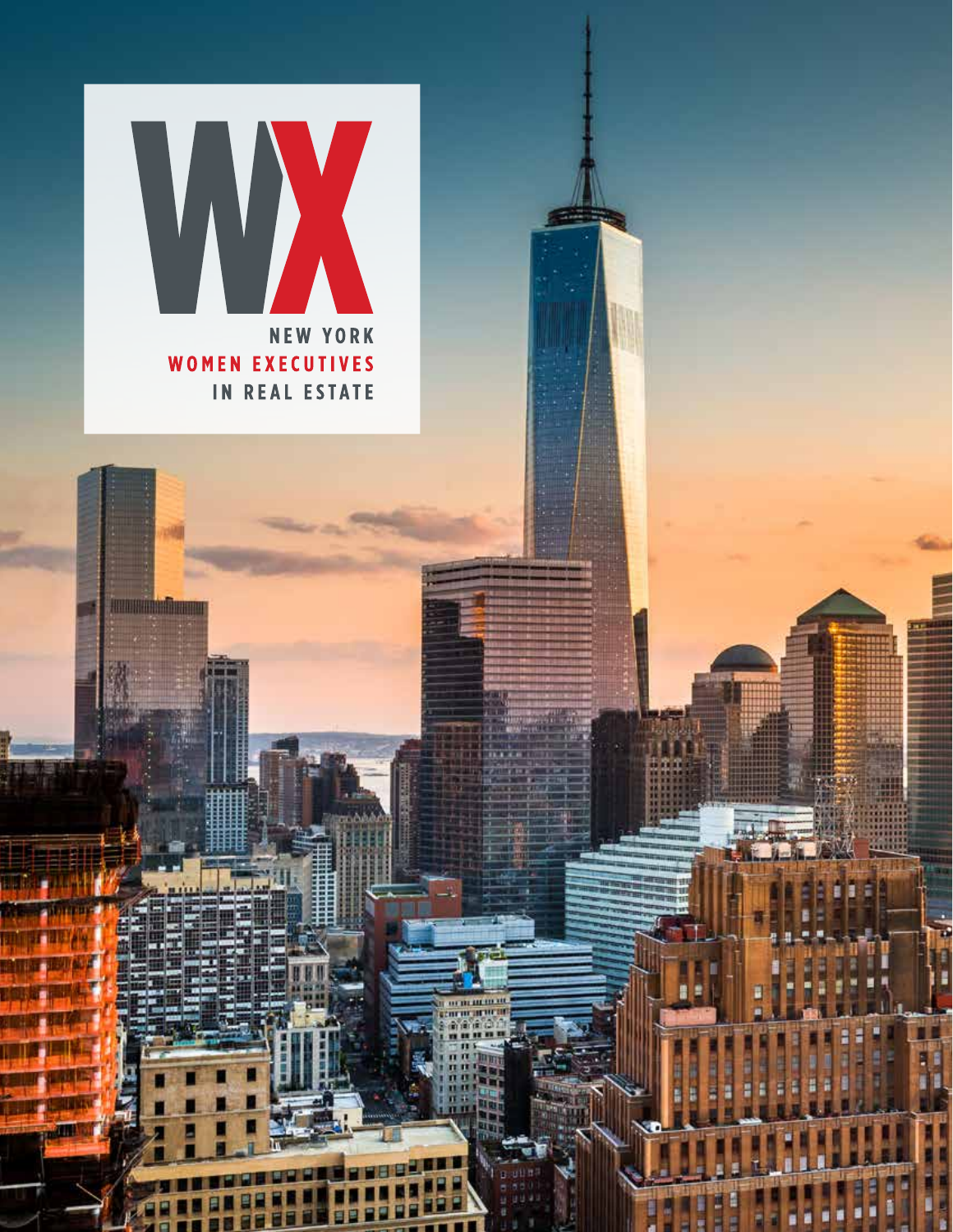# **About WX**

WX New York Women Executives in Real Estate empowers women to build successful careers in the commercial real estate industry, supporting them at all stages of their professional development. For more than three decades, WX has been an invitationonly association for New York's executive women actively engaged in the commercial real estate industry. WX's membership is comprised of professionals from a variety of backgrounds, from owners, developers, and commercial brokers, to architects, engineers, bankers, and lawyers. The network and community of members created by WX and its programming provides a valuable resource for women in the local real estate industry.

# **WX Mission**

WX New York Women Executives in Real Estate promotes the advancement of women in commercial real estate, enhances the public perception of the role of women within the industry and promotes the highest standards of professionalism, ethics and integrity in the field.

# **WX Scholars Program**

This prestigious program is designed to encourage and support bright and talented young women starting out their real estate careers in the New York metropolitan area. The Scholars designation is awarded on an annual basis to promising students in their final year of study in an undergraduate or graduate real estate program. Benefits include participation in the WX Mentoring Program for two years, no-cost admission for up to two years to many WX events, such as monthly breakfasts and the WX Woman of the Year Gala, and possible financial assistance for up to \$10,000 to help offset tuition costs. Since the program was launched in 2004, these scholarships have been awarded to over 300 women at 17 schools totaling approximately \$1.41 million.



### **WX Mentoring Program**

Each WX Scholar is eligible to participate in the WX Mentoring Program, which pairs each mentee with a WX member and mentor. The two-year program provides a combination of educational and professional development events, along with networking opportunities where skills are honed with their mentors and WX Board members.

The relationships formed through the Mentoring Program inspired a group of former mentees to form a "WX Scholars Alumnae Group."

Organized by two graduates of the Mentoring program, their goal is to stay engaged with one another through networking and educational programs until they have reached 10+ years threshold of experience, at which point they can be considered for WX Membership.

# **WX Event Programming**

WX hosts monthly breakfast meetings covering current trends and topics impacting the real estate industry. These popular programs, which are open to WX members, WX Scholars and members' guests, are held at The Harvard Club of New York. The Annual Woman of the Year Gala, held in November each year, attracts more than 550 women and men from across the commercial real estate industry to honor the selected Woman of the Year. The recipient is chosen for the breadth of her accomplishments and her long-standing commitment to the New York real estate industry.

**WX**supports and empowers women in the New York commercial real estate industry.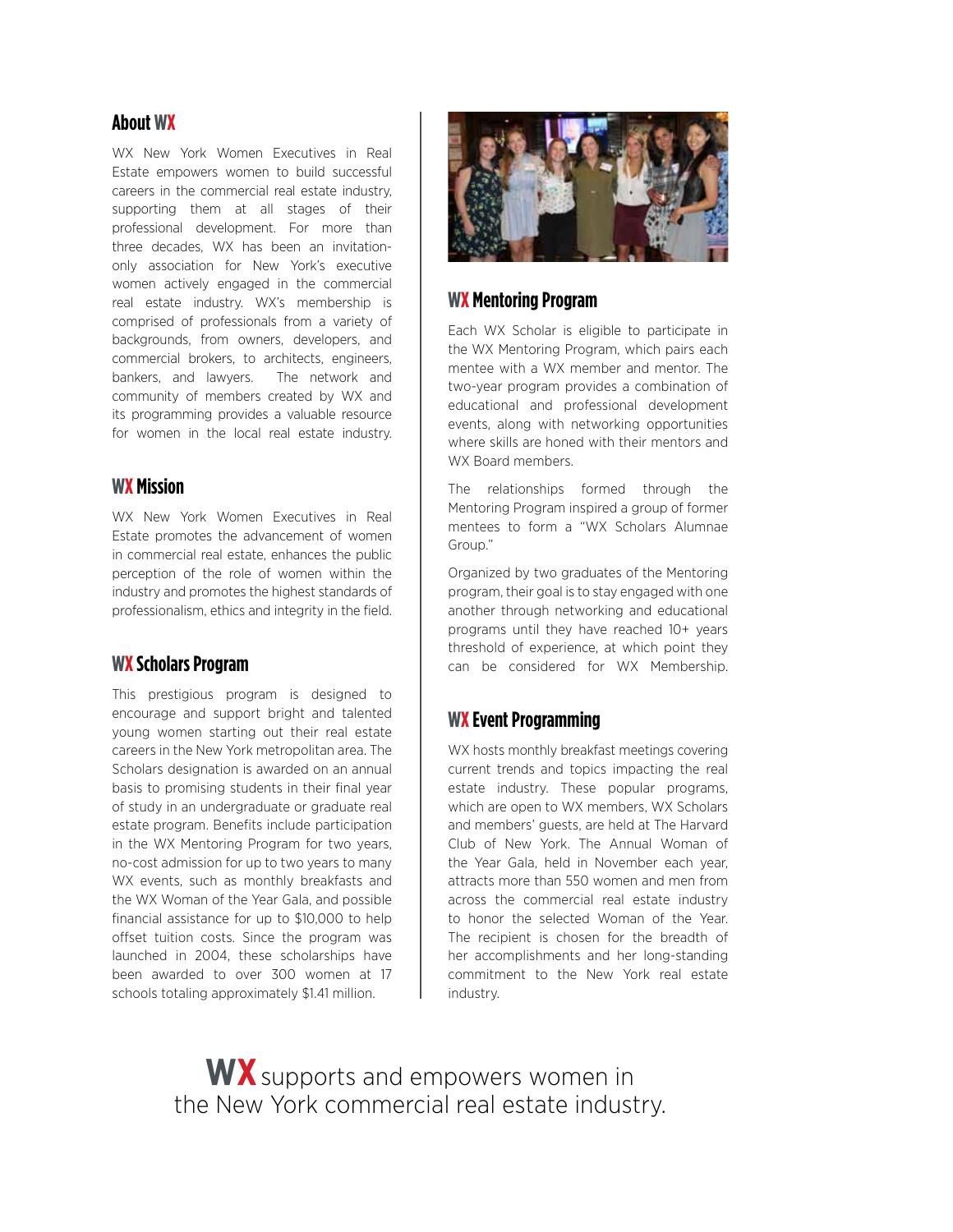











(0定)